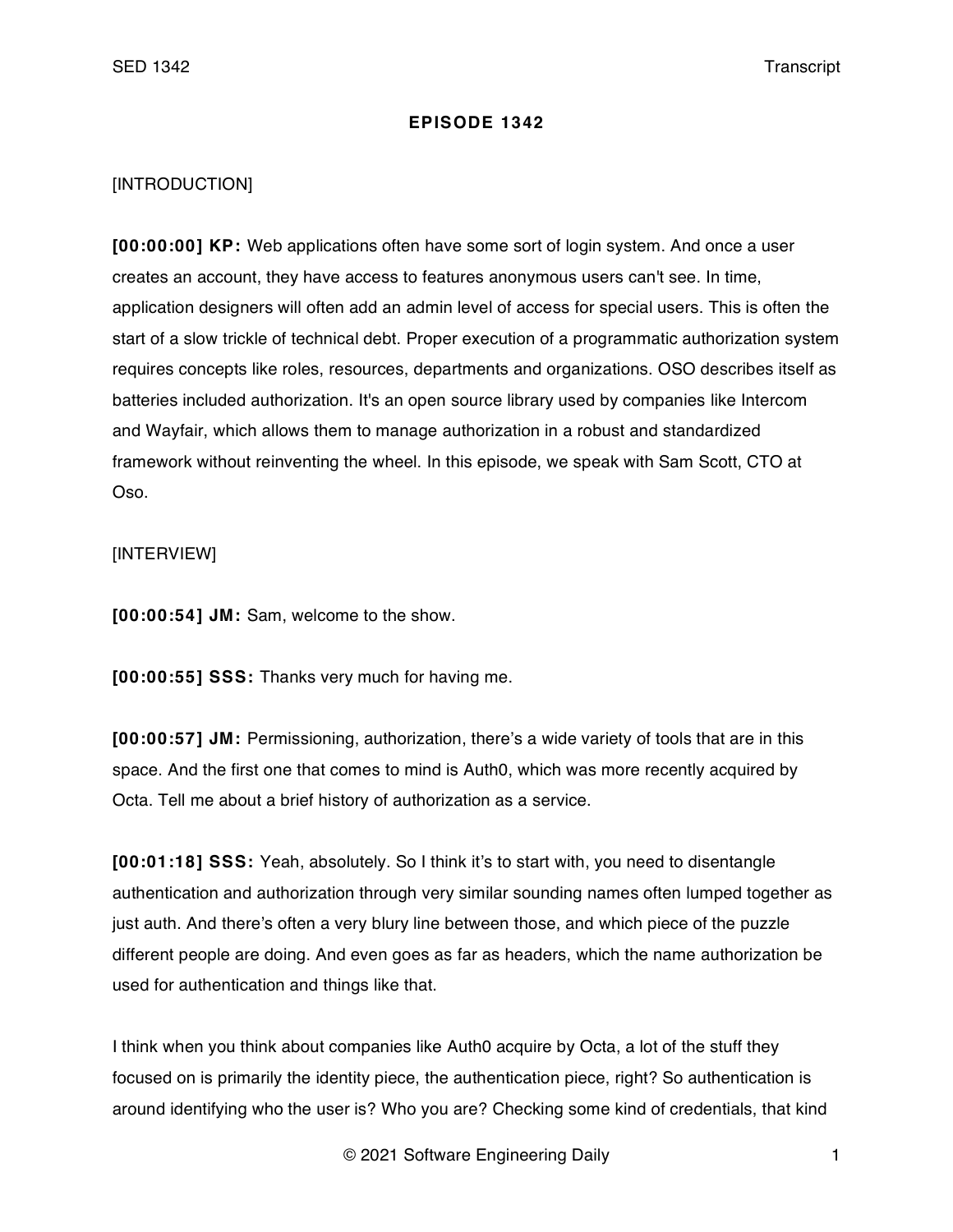of piece of thing. Authorization often the piece that comes afterwards. It's like now that I know who you are, what can you do? And a lot of the existing services out there like **[inaudible 00:02:12]**, they do a lot of the identity stuff and they maybe do a small piece of the authorization. They may be handle things like groups, or maybe it's like pulling a few attributes out of the latency providers who kind of get some sense of who this person is. But they often leave a lot of the authorization to the application code itself. It's like, "Alright. I know who you are and maybe I know what groups you belong to or role you have, but I'm going to let the app decide what to do with that information."

That's where we kind of see a lot of these companies kind of fitting into the picture is they handle that kind of front door, pop-upper, login dialogue, get you to authenticate or log in with Google or Facebook. And then they like produce some sort of like token, send that through to the app, and kind of like their job is done. They got you in the front door. They passed on some info in there. Kind of have to leave you do it.

**[00:03:01] JM:** How did you get interested in this space?

**[00:03:03] SSS:** I got interested in the space, more generally security. I did a PhD in cryptography. That was always driven by me just wanting to do like more and more applied versions of maths basically. Thought about doing some more like theoretical math, and they kind of want to get some more apply. And I was like, "Oh, this is cryptography thing. It's like practical math." Did a PhD in cryptography and was like, "Oh, I could try and do like more applied cryptographic research." And it just kept on leading me like down the identity of a herd this whole titles all the way down expression. But I kind of kept on like chasing that, like I want to be more applied all the way down that stack. And ultimately realized that a lot of security comes down to like do you know who you're talking to? And do you know what they're supposed to do?

Cryptography is often used as just like a mechanism to make that happen. But that's kind of how I ended up in this area. And more generally, when I'm starting out, starting out a company, the company Oso, for me the big thing was a lot of these problems like have technical solutions, especially in like in academia, a lot of this stuff is like solve problems. But the tooling around them is just like really hard to use that it doesn't feel sold for a developer. Like you have to go through a lot of hoops, you have to go through a lot of steps to make it happen. That's kind of

© 2021 Software Engineering Daily 2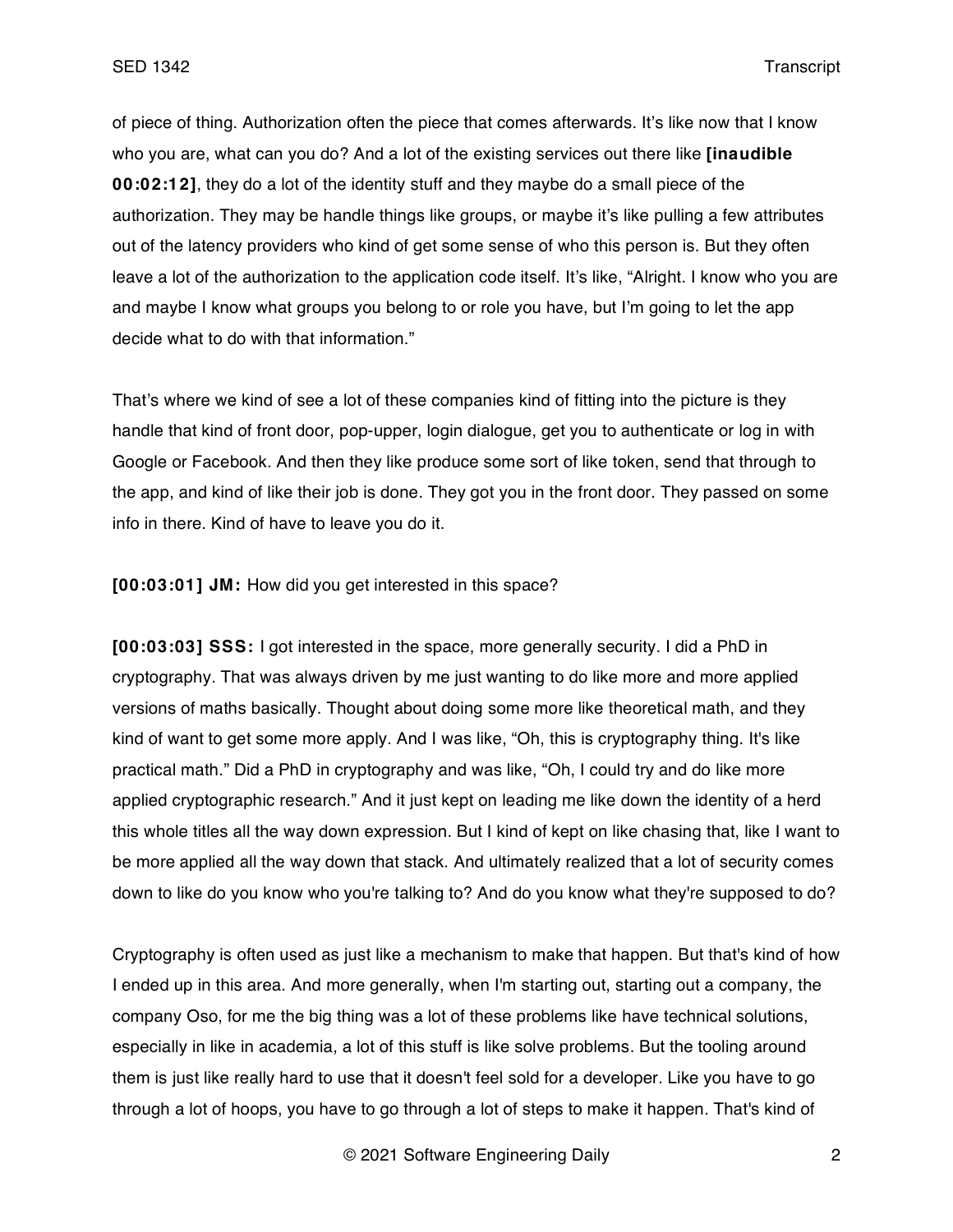more generally what I kind of what I wanted to go out and try and solve. And ultimately why I started this company, Oso, just to make this whole area of security more accessible for developers.

**[00:04:26] JM:** Yeah. I felt like Auth0 getting acquired was kind of a small heartbreak for me, because the space was so much bigger, and they could have done so much more. I felt they sort of got distracted with the whole functions as a service effort. Do you see what they were doing there? I thought that was a very, very bad decision. And I hate to say that, because I think they were sponsoring us at the time when they launched that. And we promoted it.

I thought it was an interesting idea. Like, yes, you do want Lambda-like functionality around your authorization. Absolutely. There's nothing wrong with that. But there's probably a whole lot more that they could have done that's just deeper and more integrated into the authorization stack rather than trying to expand this functions as a service kind of thing.

**[00:05:11] SSS:** I think there's a really interesting sort of tradeoff they're probably fighting with, which is a lot of things in this space and security, you really do want to try and do it as this kind of like middleware like approach, which is achieve all with authentication. It's kind of like a front door. You log in, and then you have a token. And the app barely even needs to think about it anymore. And that's like so great from a security standpoint if you can just say like anything that got passed the gateway is authenticated. It's like we're good.

So it's like very tempting to want to do that with authorization and be like, "Well, what can we do at this level? If you're already in their checking identity, what more can we do?" But ultimately, you can only really end up doing somewhat coarse things, which the rules kind of functionality could give you, checking scopes in the token, checking API endpoints. But as soon as you want to get down to like what can this user do, like you're going to hit the database at that point. You're going to be basing on application data, and it breaks that clean separation.

**[00:06:09] JM:** So let's say you were in charge of Auth0 around the time when they made this foray into functions as a service around authentication. And you could choose an alternative strategy. What would you have done? How would you lead the company towards a direction that is not acquisition by Okta?

© 2021 Software Engineering Daily 3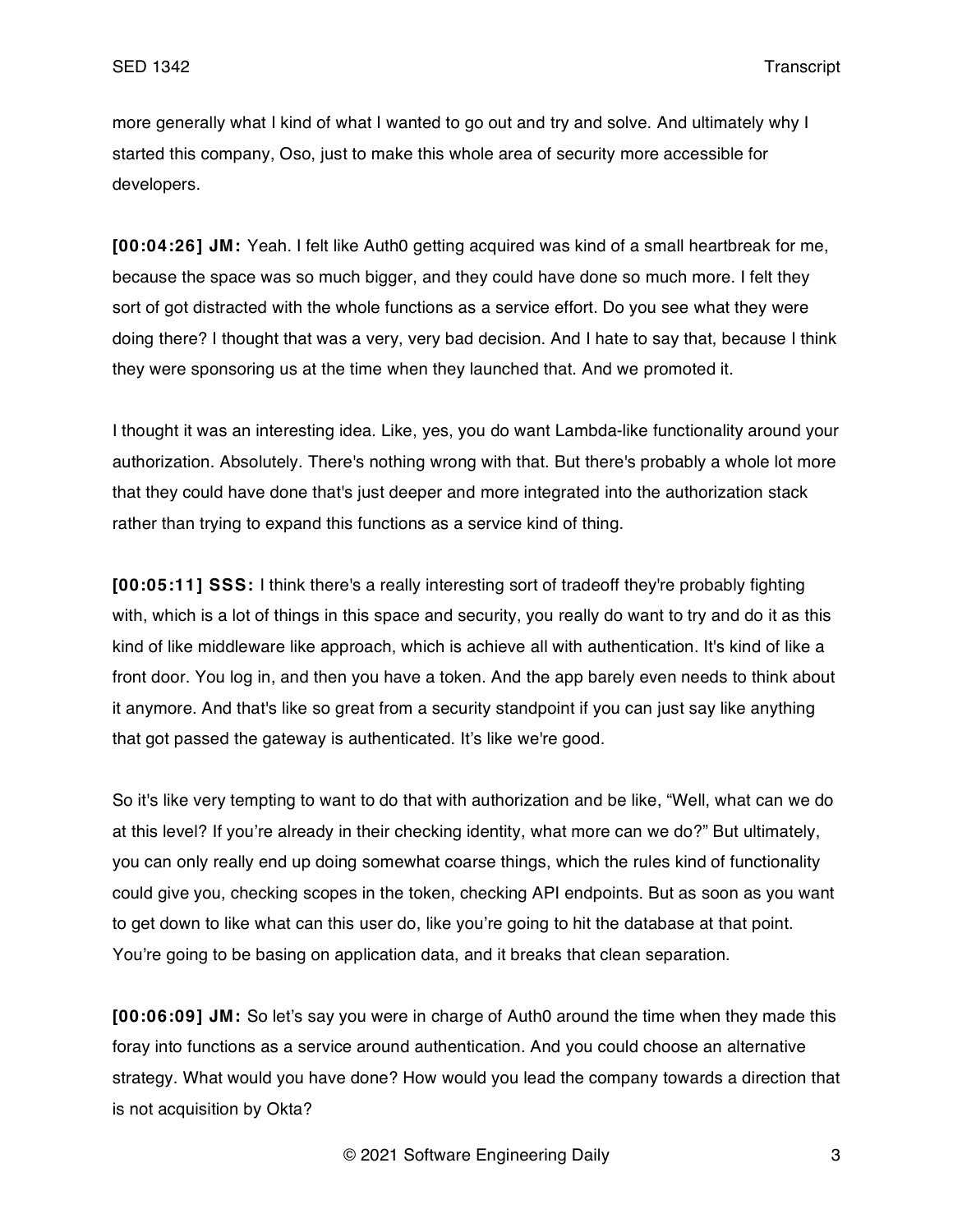**[00:06:31] SSS:** What a question. I mean, I had to critique their approach. I mean, it does a fantastic excerpt. And I think they did incredibly well.

**[00:06:40] JM:** Could have been so much bigger.

**[00:06:41] SS:** It could have been bigger. The funny thing is I've spoken to other people who have been in the space that I probably can't name names, but who wanted to work on authorization, but they're like, "Well, authentication is so broken. Let's just go fix that one first."

**[00:06:54] JM:** Wait. Wait. Wait. Sorry. What the interesting authorization authentication?

**[00:06:57] SS:** Authentication, right? Checking who the user is. Authorization deciding what they can do. But like a lot of what Auth0 would do is that authentication piece. It's like integrating with single sign-on solutions and managing user accounts and tokens and all that kind of stuff. And they dip their toes into the authorization space with things like your rules and that piece.

Authorization, it's a pretty different problem domain. Like they're very similar. Like you check who someone is, and then you decide what they can do. The interface between those two is very tight, but they are like two very different domains. So it's hard for them for having a pretty great excerpt.

**[00:07:35] JM:** Hard to follow Auth0.

**[00:07:37] SS:** Yes. Hard to follow Auth0 for having that– For getting acquired and all that. I think I can see the value in what they do with the real stuff and being able to do some amount of like course authorization at the front door. I think that's like pretty reasonable. I think to do authorization, they would have had to do something completely different. And interestingly, they have – There has been a thing they've been working on through just this like Auth0 Labs thing, which is kind of more of a foray into the authorization space.

**[00:08:03] JM:** Okay, so give me some more details. Like, again, not to put you on the spot. But if you would have been Auth0 back then, you have traction, what would you have done?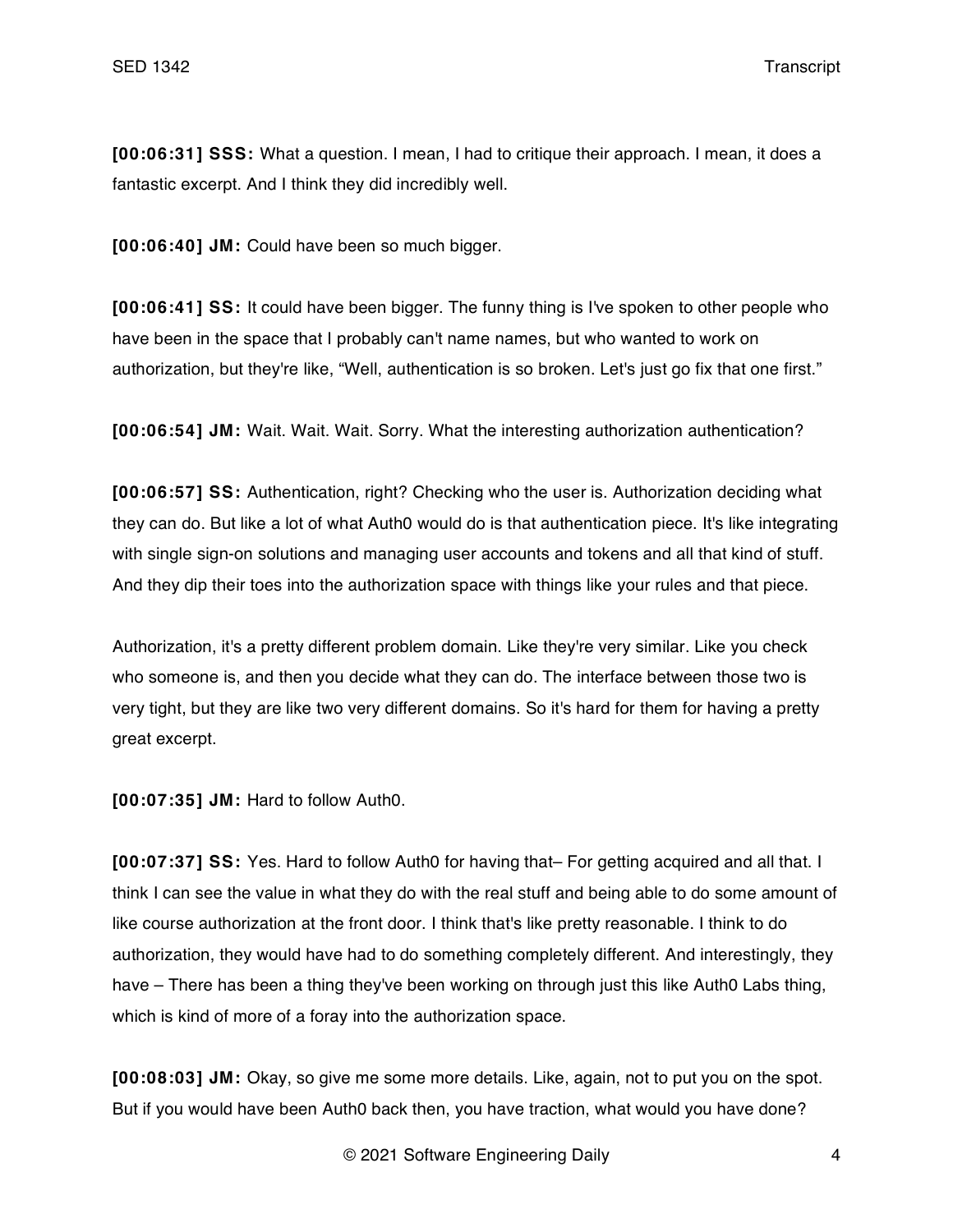**[00:08:11] SS:** I mean the problem is we're getting up against a kind of a difference in worldviews here. And we –

**[00:08:18] JM:** I love it. I love it. I love it. Take me on the detour. Take me on the detour. Your background, by the way, is New York on a rainy evening. It's the kind of place I want to take a detour in.

**[00:08:30] SS:** Yeah, let's go grab a hot dog.

**[00:08:32] JM:** What is that? A hot dog stand in the background?

**[00:08:34] SS:** That's a hot dog stand.

**[00:08:35] JM:** This is the best virtual background I've seen. Is this a Zoom native virtual background, or is it something else?

**[00:08:42] SS:** This is not a Zoom native. It's just a New York cinemagraph that I found just –

**[00:08:48] JM:** What? Searching for cinemagraphs. Okay.

**[00:07:58] SS:** Cinemagraphs. Yeah. Okay. For those who know me, I've been using this like blowing in the breeze grassy background for like the last like 18 months of the pandemic trying to give myself some Zen. I am based in New York. We briefly went back into the office for a bit and then COVID forced us to shut back down again. So I have my New York background to make me feel like I'm still here.

So the detour we want to take. About two years ago, Google released this paper on this authorization system they built internally called Zanzibar. It was this – I think they called it global scale consistent authorization system, something like that. And it's effectively something they've been working on for. Yeah, I think it started pretty early 2010s on how to solve authorization at Google scale, which they shared some details in the paper. It means handling something like 10 million planned requests per second, right? 10 million authorization decisions per second.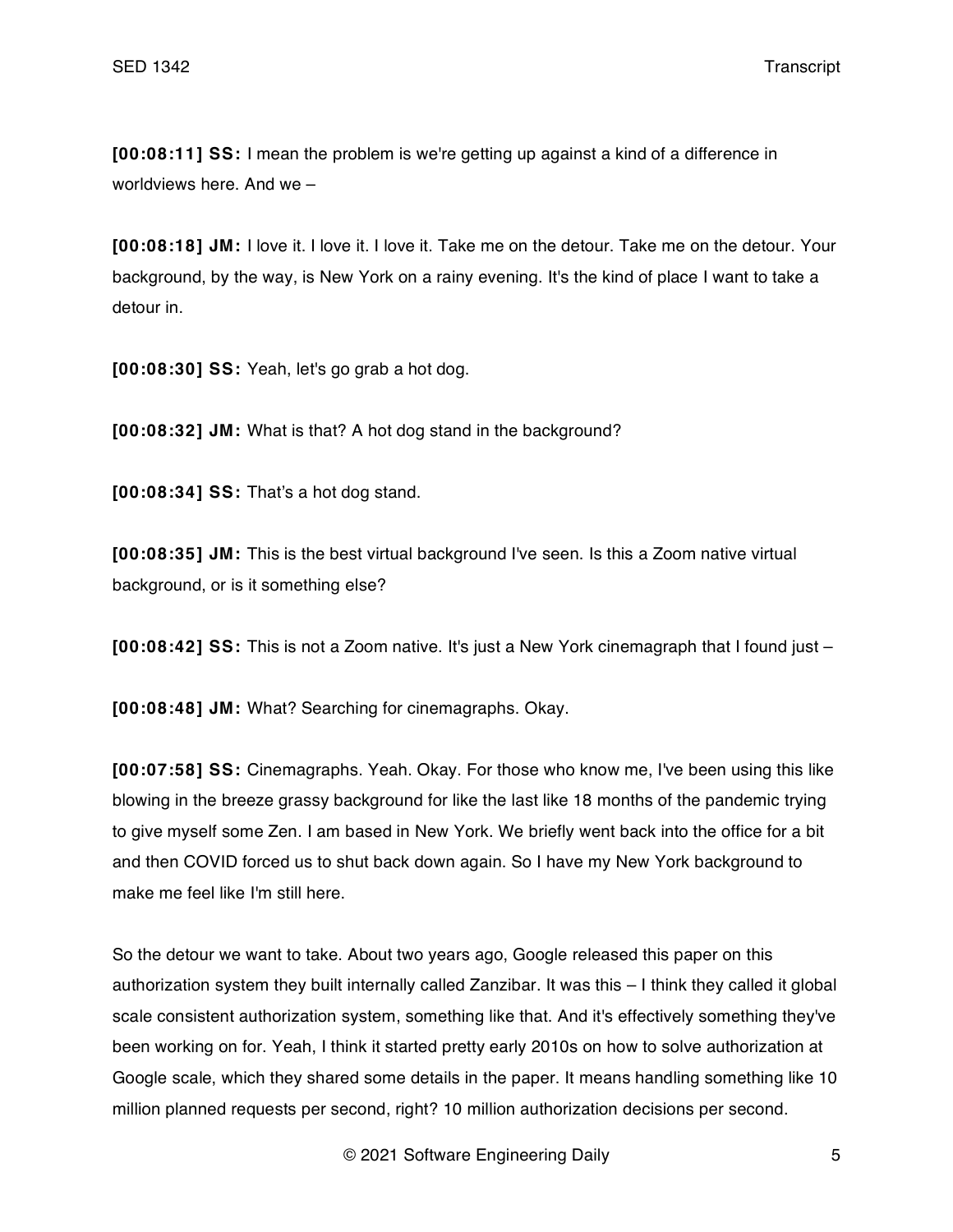So Google had this problem of like how do we solve this in a way that's scalable for our needs and also consistent to use for developers and people building apps like Google, right? So you're building Google Docs. You're building Google Drive. You're building YouTube. Like all these different systems need to do authorization. Like how do we do this?

So they released a paper in 2019 that kind of detailed that. And it's sort of made up of two main parts. There's like one is this like authorization model, like a configuration language for how to express authorization. And the second is like the system itself built on top of Spanner to be able to handle the incredible amounts of volume. And I think what happened after they released that paper is a lot of people were like, "Huh! That's interesting. Like maybe there's something here. Maybe this is like an approach we should be taking to building authorization. And so we've seen kind of in the last half year in particular, there're been various tech companies who have tried to emulate this. Airbnb wrote a blog post on this recently about how they have their own version of this. And you have companies like Auth0 and other startups who are trying to build this Google system to kind of expose it to the world. So coming to the worldviews piece of this.

Now, the fundamental thing that kind of Zanzibar asks you to do is to put all of your authorization relevant data in a central service, in a central place, so that it can do authorization over it. And that means everything like what organization does a user belong to. What organization does this file belong to? What folder is this file inside? Who created this video? Who's been invited to edit this document? All of that information that you're going to need to use decide who can do what goes inside this like central service. And then from there, the service can now start making authorization decisions, because it has all that data.

I mean, the problem we see with that is – And requires you doing two things. Like, fundamentally, re-architecting your app so that it can put all this data into a central source. And also like trusting that external thing with all your data. And I think this is really appealing, especially from a like startup business standpoint, because services are great. People kind of understand like what they're paying for when they get a service. They're just like I'm going to pay you to manage all these things for me. It's like easier to build a manage when you're a company, because you can push updates to the service and so on and so on. But be it Oso about the right way to solve authorization is you shouldn't be re-architecting your entire app

© 2021 Software Engineering Daily 6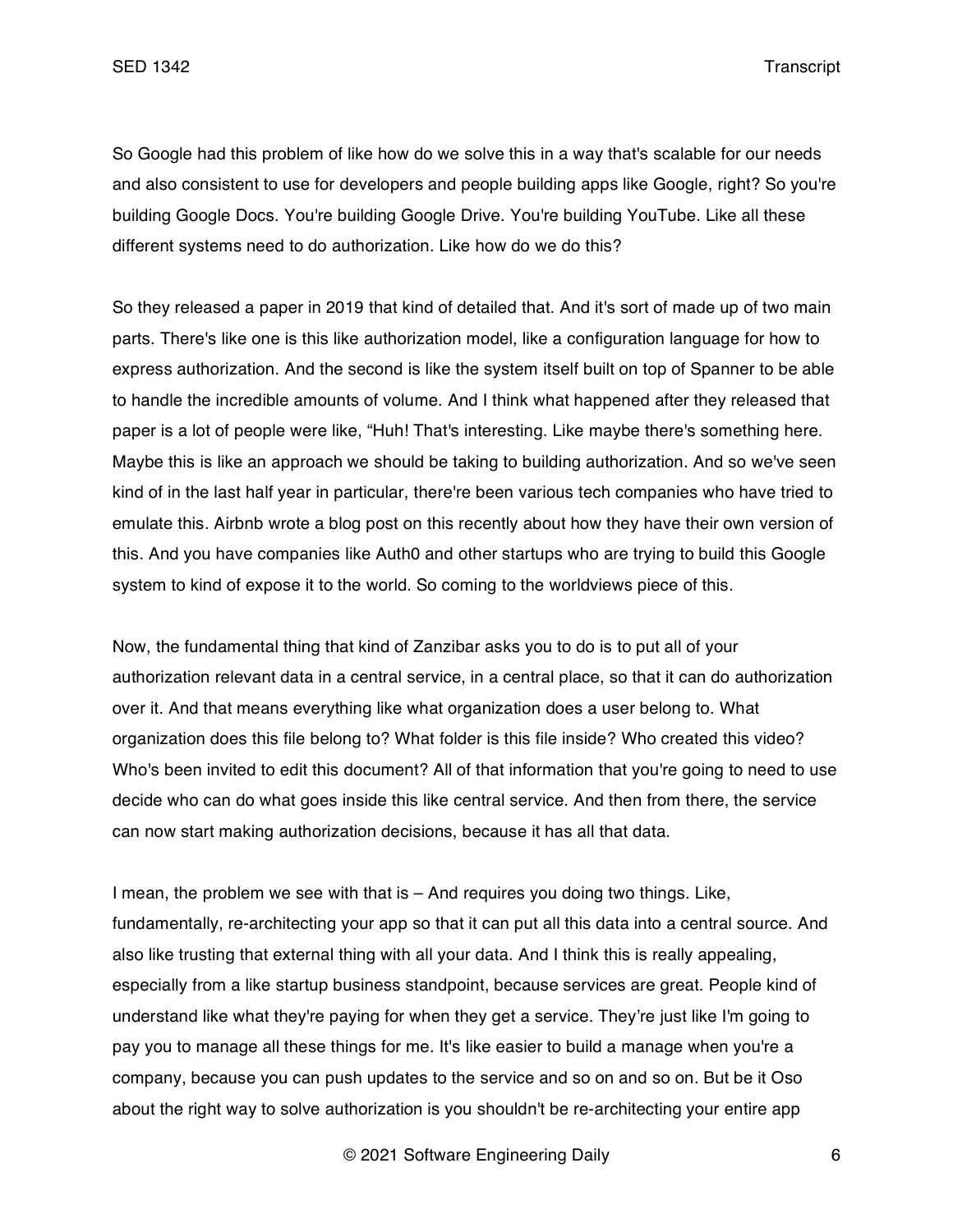around authorization. You should be building authorization around your app. And that means using the data where it lives inside the app and being able to make authorization decisions based on your existing data models, not by re-architecting everything. That's sort of the big – I'd say the big clash in worldviews. And I think, in particular, it makes it hard for me to answer this question of like what would I do if I was Auth0, because they are set up to be a SaaS company and to manage the stuff on user's behalf. So for them to kind of take this alternative approach where the app data stays where it is would be a pretty big change in direction for them.

I don't think if I was the CTO at Auth0, I'd like recommend such a dramatic change in strategy. But as someone who started on this problem two, three years ago from scratch, and thinking about what's the best way to solve this for developers – So we're doing this from first principles in some sense. That's kind of what the decisions we landed on.

**[00:13:24] JM:** So I did Sequoia Scouts for a while. So I'm familiar with how selective Sequoia is in their investing. You are a Sequoia portfolio company. That is a rarity. How do you get this product to a point or this vision to a point where Sequoia wants to put money into it?

**[00:13:41] SS:** So growth investors, they take a long term view on things, right? And that was kind of one of the reasons we were kind of very excited to work with them. And I think they get the size of the problem space that we're going after, right? Every like commercial enterprise application, the vast majority of like direct to consumer apps are going to do authorization. And this is an area that people have mostly just built themselves from scratch every time. So when we talk about like the scale of the problem here, authorization, this is as big as like you don't build your own database. Like you don't build your own payment system, right. That's the size of the problem we're talking about. And I think they see that vision and they see that opportunity.

**[00:14:20] JM:** Well, that's very concise. Can you go into a little more detail?

**[00:14:22] SS:** I mean, which piece?

**[00:14:24] JM:** I mean, come on, man. You're an open source. How would you put your company in a nutshell? Open source authorization as a service, right?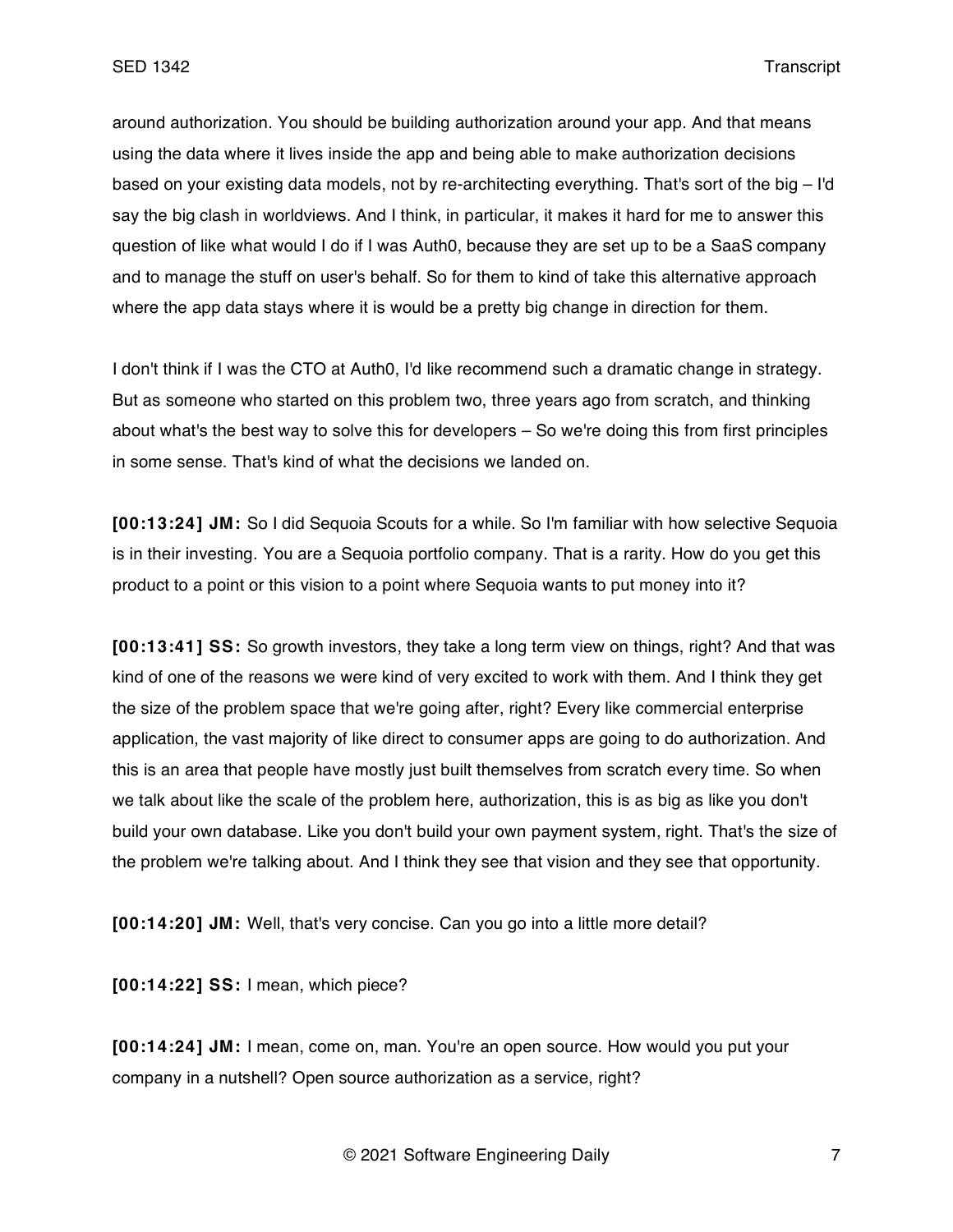SED 1342 Transcript

**[00:14:32] SS:** Currently, we're a library. We're currently open source library for authorization. We're sort of more of a framework. We call ourselves it's a batteries included framework for authorization. There're kind of a few pieces in that. The framework piece is like we are going to give you a structured way to think about authorization. And there's like a lot inside this problem that people don't even kind of realize it's pieces. It's like what's that like logical piece of it? Like how do you end up making a decision? There's the bit that you add to your app. There's the way that you integrate your data and all those pieces. So the framework is kind of like this foundation for just even thinking about this problem in the first place.

The second piece, the batteries included, is we're going to take like everything we know about authorization, all of the best practices, how you should end up thinking about exposing this to users, structuring it, modeling it, all this stuff. I'm we're going to bake that into the product.

So when you come, when you sit down, you're building an app and you're like, "Well, how am I going to decide if this person should have access to this resource?" You're not reinventing the wheel. You're not doing this from scratch without any guidelines. You're getting like the product telling you like, "Hey, you should really think about roles. Roles are very useful. And here's how you can do roles in an organization. And if resource wants an organization, like here's how that structured. Here are the data schemas. And look, that's the ones you have in your app. And here's how you think about this. And really building – Putting that all into the product so that it goes from being this unstructured problem, which can be very complex and hard to think about. And if you get it wrong, you have to rewrite it and people end up refactoring their app four or five times to get it right. It goes from that to being something that you can just like sit down, get right. It doesn't even seem that hot anymore. You just sort of express naturally what you want to happen. And that's what the product does.

**[00:16:14] JM:** So a perfect example of a customer is Intercom. When I think about the kinds of authorization problems that Intercom has, it's quite complex, because you have a user that lands on a web page, and they need to engage with the Intercom chat system. That's all you need to know to know that this is a very fine-grained permissioning problem, at least in the sense of intercom, right?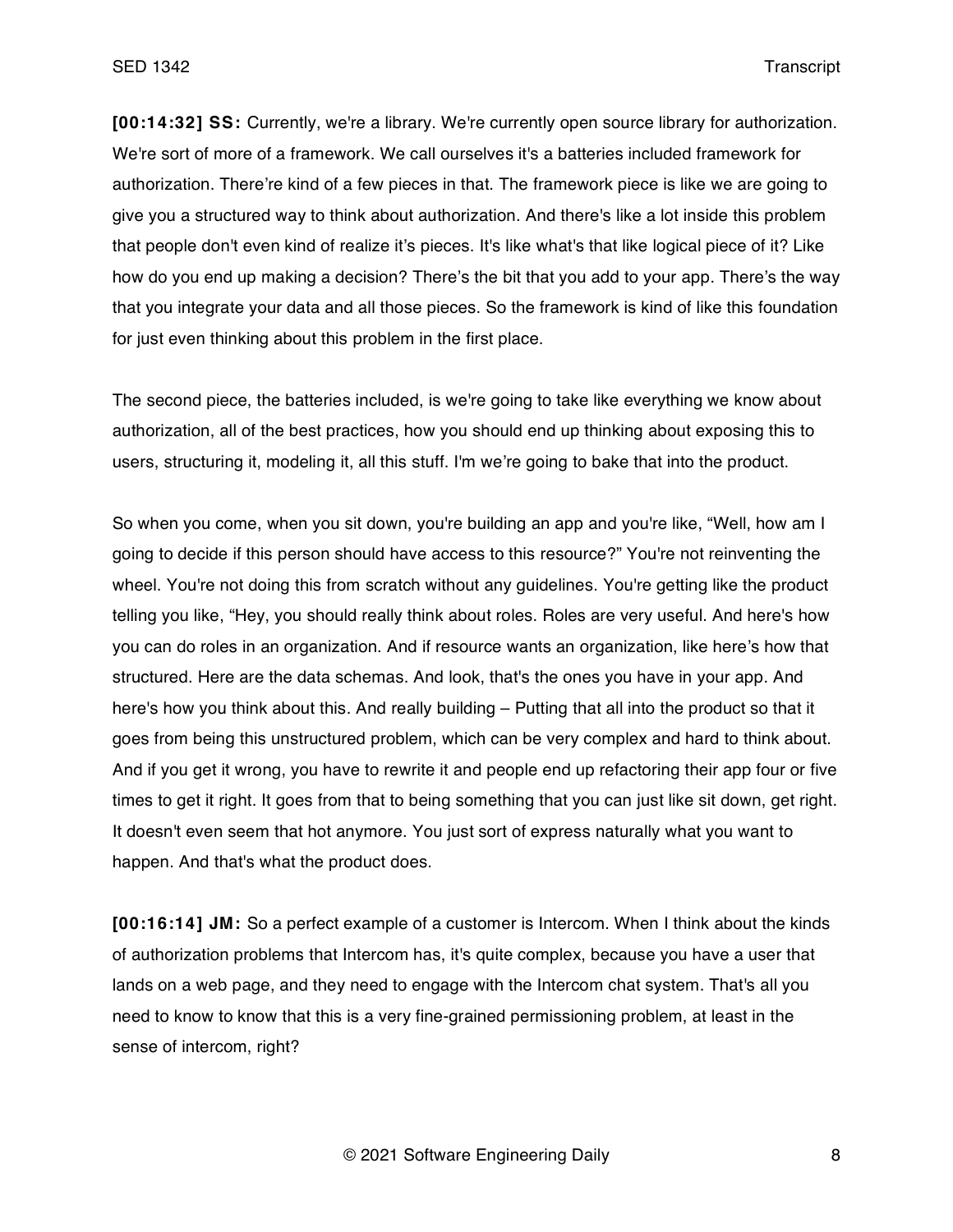**[00:16:38] SS:** Yeah. The real context of Intercom is the piece of that you don't see on the website, but who's allowed to get access to that data of the customer talking with – Potentially talking to a live agent. Who can get access to those conversations? Who can see that? If this person's like maybe sharing confidential information about their accounts, trying to get some support. Like who gets access to that? Who can go in and see it and maybe assign it to other people, or ultimately end up handling those customer requests? That's where it can really start getting complex, is like what are the different ways that someone might be given permission to view a particular piece of data or a particular conversation?

**[00:17:16] JM:** Okay. And so how do you build something that Intercom is willing to adopt that is extraordinarily tightly coupled with their infrastructure? Because Intercom is a mature company. They're sophisticated engineers. They're not going to adopt something like this overnight.

**[00:17:31] SS:** Yeah. I mean, I think the biggest piece of this, and this kind of comes back to where the data lives. The thing that was easiest for them is they didn't need to do any migration work in terms of the data. There's no need to like, "Okay, first, we're going to go and upload all the data of service from React to our app to make this happen." They could get started with that immediately, because they import the library, they add it to their app, and they have access to everything that they have access to in their app already. And that was like the easiest thing. For them, that's just the simplest thing to get started. They leave the data where it is and they can immediately just start using Oso for like just trying like building stuff on top of it.

So for a larger company, I think the big part of this is taking something that is not very consistent across the app. It's kind of maybe done in different ways in different places. Kind of consolidating that down and having a single place to understand how authorization is modeled, and putting that in like a single policy and be like, "Okay, I can now see like the structure of this in our entire app, instead of chase down the code path to find out." So that's kind of like the first piece.

And then from there, it's a case of like seeing the new capabilities they can add, the stuff that they couldn't previously do and how easy it'd be to add this. They want to go more fine-grained and start adding things like attribute-based access control. Can this user see this resource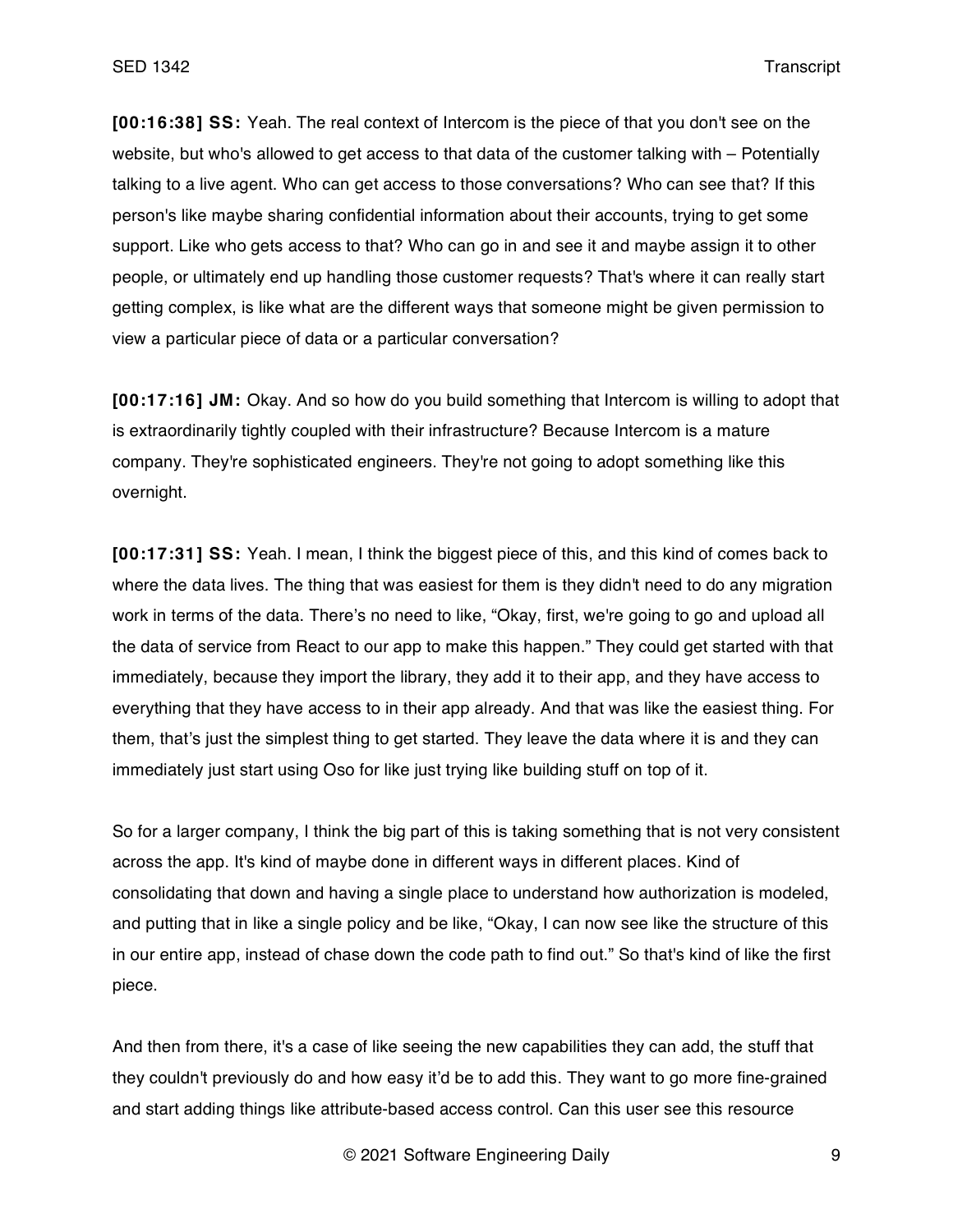based on attributes of the user on the resource? It's like incredibly simple for them to add that, and they can kind of go and POC it and see that it works. So it's kind of like a – At the end of the day, it was like a relatively small amount of work for them to migrate over. I mean, it was largely just done by one engineer who went through and tested it. And they actually ended up being able to delete a ton of code by having this by kind of consolidating it down. And then there's like a bunch of new functionality they can add without having to undergo and go through like a lengthy design process.

And I think that's like a really good example of what like any company at any stage will go through multiple times throughout their life of authorization. Like to start with, I just need like admin member. But then they start adding roles, and they start like having to add projects, and teams, and groups, and all these things. And each time it often ends up being like a rearchitecture. Whereas like Oso is flexible enough that you can – Really, it's just a case of integrating it with your existing app data, and then expressing the logic you need.

**[00:19:43] JM:** Okay, so is this something that I would use in my own application? Let's say my random application. Let's say my random web app. Let's say I'm building softwaredaily.com, which is one of my favorite websites, if not my favorite website. It's very basic. Actually, we have a pretty terrible login system that currently doesn't even work. And I believe somebody is injecting some kind of malware code into it. I hope that's not happening. But if you go to softwaredaily.com, you're going to be logged out. We have a kind of crappy login system. Yeah, actually, maybe we should use Oso. Can you tell me if we need Oso? Can you go to softwaredaily.com right now and just look at our login system and tell me if it's like terrible?

**[00:20:25] SS:** I mean, probably **[inaudible 00:20:26]** from the login piece itself, say we handle the authorization piece for everything that happens after your authenticated. Login a single sign on. Sign in with Twitter. I mean, that's usually a pretty good start.

**[00:20:37] JM:** Does that work for you? See if that works for you. I think it's broken. Do you have a Twitter account? Do you use Twitter?

**[00:20:41] SS:** I do. But it's asking me to authorize a lot.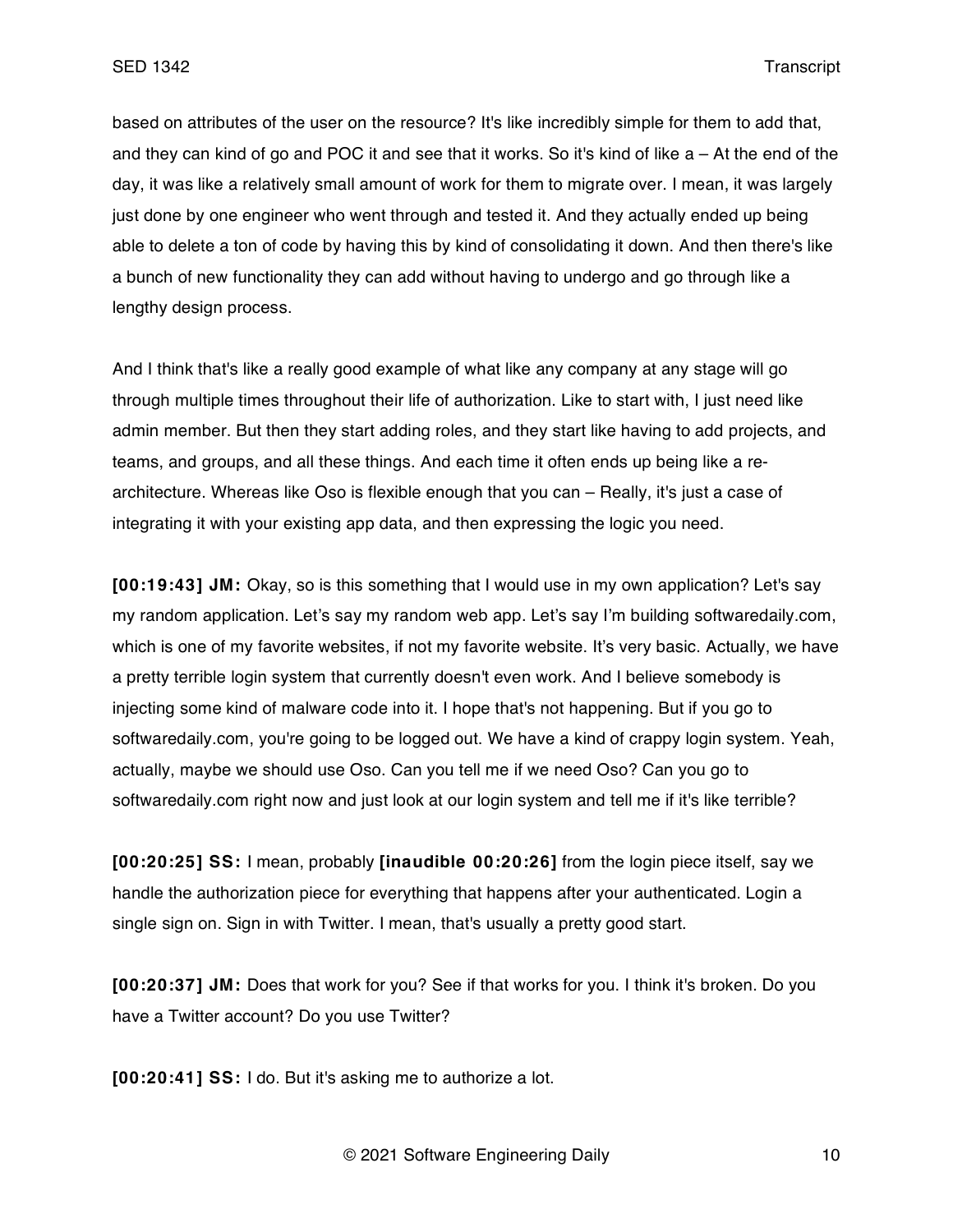**[00:20:44] JM:** Yeah, that's a problem. That's a problem. We definitely need to fix that. All right, request for open source contributors. **[inaudible 00:20:50]**. All right. You definitely don't want an open source project to be able to delete tweets from you.

**[00:20:57] SS:** Yeah. I know. That doesn't sound good.

**[00:20:59] JM:** All right. So forget it. Do you have a burner Twitter? You use a burner Twitter or log in with burner? It doesn't even make you go check your inbox or whatever. So you can put in a fake email. That's fine.

**[00:21:07] SS:** Let's try that.

**[00:21:08] JM:** All right. Nice. All right, cool. You can post a company or topic, you can post a job, you can do some writing. There're some various things. Eventually we'll need admins, right? So I think once we need admins, then we probably need the authorization, right? Admin is an authorization issue.

**[00:21:22] SS:** Yeah. Alright, check this out. Okay, so I can see a couple of things. So pretty nice example is maybe I can like edit or delete posts if I wrote there. Or if I'm posting jobs, I probably want to be up to control if I want to go and edit those things.

**[00:21:38] JM:** Click on one of these topics. Click on community and products thinking at the top. For example, if you click on the little pencil on the question at the bottom, the question, "How can we make it less unclear that will happen right now?"

**[00:21:50] SS:** I didn't have a pencil for this, though.

**[00:21:52] JM:** Oh, really? Oh, okay. All right. That's right.

**[00:21:54] SS:** Good work.

**[00:21:55] JM:** That's right. Okay. But that's exactly what you're solving, I guess, is who has the pencil?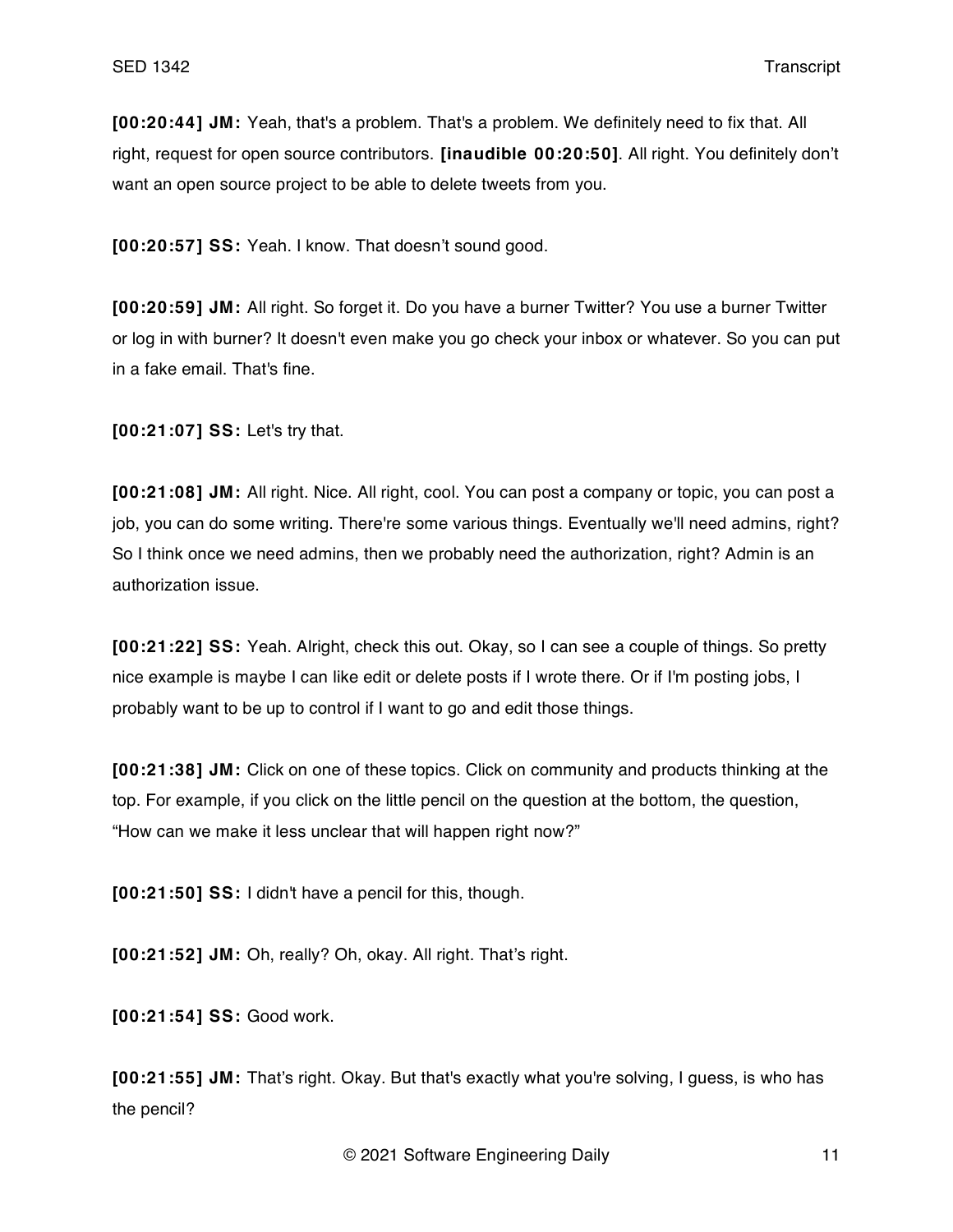**[00:21:59] SS: [inaudible 00:21:59]** become a maintainer. What does that do?

**[00:22:03] JM:** You should be able to do that.

**[00:22:05] SS:** Yeah, I have become a maintainer. I'm sorry.

**[00:22:08] JM:** Right. That's great. That's great, man. Congratulations. Change the topic. I think your product is exactly what we need for this, because we need fine-grained permissions. Basically, if you think about Wikipedia, right? Wikipedia has this problem. Wikipedia needs finegrained permissions in their open source thing, right? Like Wikipedia is a perfect example. You need a hierarchy of authorization in Wikipedia.

**[00:22:42] SS:** Yeah. So you'll probably just see the fantastic test-test account just updated that, say we need to update our authorization.

**[00:22:51] JM:** On no. Alright. Hold on. I'm going to add a highlight to that. I'm going to say no, we don't. I need to log in real quick. Let's break authorization right now. Wait, okay. Sorry. Hold on. Sign up. By the way, if anybody wants to know what we're doing, you can just go to softwaredaily.com. Wait, what is this Twitter thing? Return to Software Daily. What the hell is this? Why is there a Twitter interlocutor here? This doesn't make any sense.

**[00:23:14] SS:** Okay, so like there's **[inaudible 00:23:15]**, right? So if you want to sign in on Twitter, you don't know – You would like know who the person is logging in as from Twitter. So you're basically asking, "Hey, Twitter, can I read this person's like account information so I can identify them?"

So Software Daily needs to ask Twitter, "Am I allowed to get the login info for this person so I can like see who they are?" So when you set up the developer like integration on Twitter, you need to choose like what you want to get access to so they can prompt the user for that consent. But it sounds like you asked for a lot of capabilities, like posting on someone's behalf. **[inaudible 00:23:50]** click on a topic and maybe Software Daily could post to Twitter on my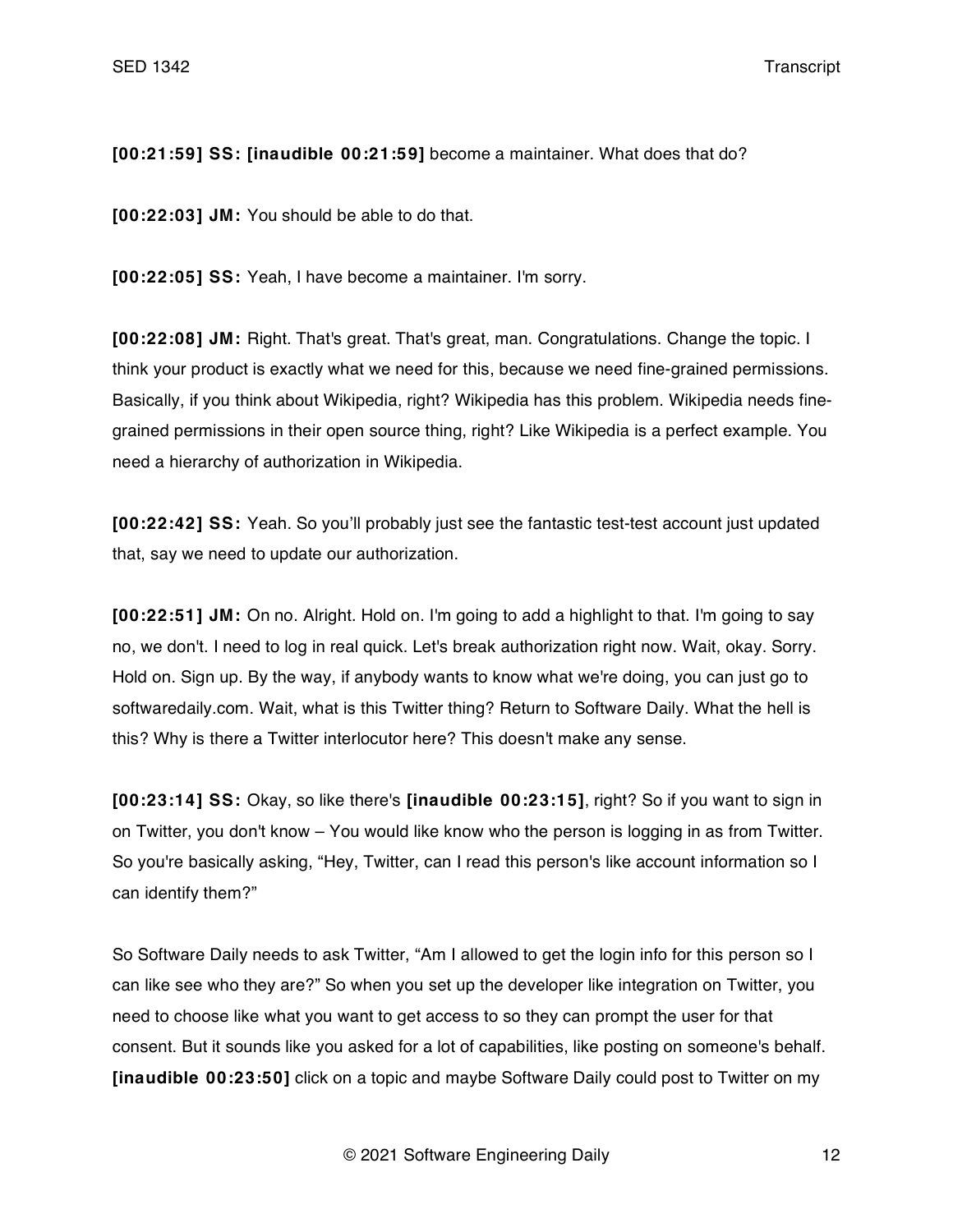behalf and things like that. That's why you're getting that big, like scary consent page. Because you basically asked Twitter, "Hey, can I do all these things on the part of the user?"

**[00:24:05] JM:** I left a highlight on your alteration, by the way, if you want to refresh. You can respond. I'm going to up-vote it. Honest question. Do you think this website is useful?

**[00:24:15] SS:** I mean, as a very biased person, I'm not sure whether I should post our jobs here.

**[00:24:21] JM:** You should do that. Post your product. Post your product right now, Oso. By the way, anybody listening, go to softwaredaily.com, post your product or whatever, if you can log in successfully.

**[00:24:31] SS:** I'm a little worried that someone will come in and start editing it and trolling my posting now that I see that it can add anything.

**[00:24:36] JM:** That would be great, because that would force us to adopt Oso, right?

**[00:24:40] SS:** I'm not sure that's the right ordering. Normally it's big impressive company, in that case, us, who wants to use your product and you're like, "Oh, we better solve the security things before they use us." That's usually how the security thing goes. They're like, "Well, we really want to get these enterprise deals. So we better like fix our security so that they'll use us."

**[00:24:59] JM:** There is one person that uses this website, and that's me. Actually, there's also – If you go to the website, there's something at the top called Talk to Strangers America. Do you see that? That's another user that uses our website. I don't know what this is.

**[00:25:14] SS:** It came by random stranger chat. I love that. Maybe I should become a maintainer of this as well.

**[00:25:21] JM:** You should. Oh my God! Please. You can add some jobs this page too, if you want.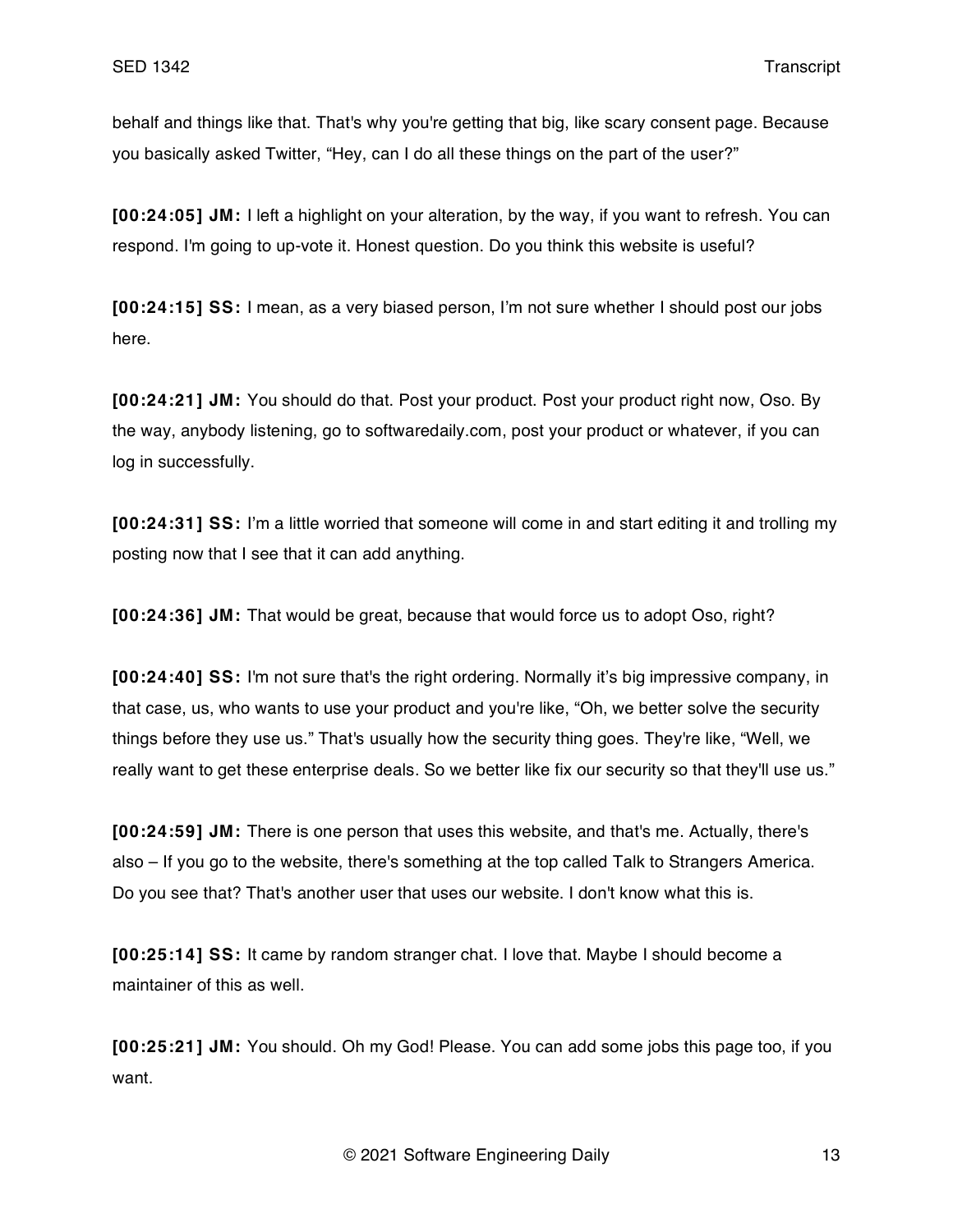**[00:25:27] SS:** Yeah, let's delete all the other jobs as well. So the answer is up.

**[00:25:30] JM:** There's no other jobs. I don't think Talk to Strangers in America is hiring anybody. You mean jobs in general? Yeah, there are –

**[00:25:37] SS:** Just one in general. Yeah.

**[00:25:39] JM:** Yeah. Anyway. Okay. Well, let's get back to Oso. No more self-promotional, like thinly veiled self-promotional Software Daily promotion. Oso, yeah. So batteries included authorization. So you've got like an open source authorization framework. This is pretty cool, man. I got to say, congratulations. This is pretty cool.

**[00:25:57] SS:** I don't know. Authorization is hardly the most sexy topic in the world.

**[00:26:02] JM:** What are you talking about? Come on man. IM policies – IM policies are a huge headache, aren't they?

**[00:26:07] SS:** They are a huge headache, and nobody likes them. I mean, no one wants –

**[00:26:10] JM:** Nobody likes them.

**[00:26:12] SS:** You just want it to work. You just want to like deploy your app without getting weird IM errors.

**[00:26:15] JM:** Yeah. It's ghastly.

**[00:26:18] SS:** Yeah. And I think the piece where it becomes fun, right? And we don't want to take away like all of the like craft and like sharp edges and all that stuff where it gets like annoying for a user. Make it so you're building softwaredaily.com and you're just thinking through this process of like who can become a maintainer? And you just want to say – It's just like no one. No one can become a maintainer. Or you can become a maintainer if your email address ends in @software.com. It's like, cool. Now you've done that. You've got this like nice bit of logic that only people with the right email address can be maintainers. And they can make

© 2021 Software Engineering Daily 14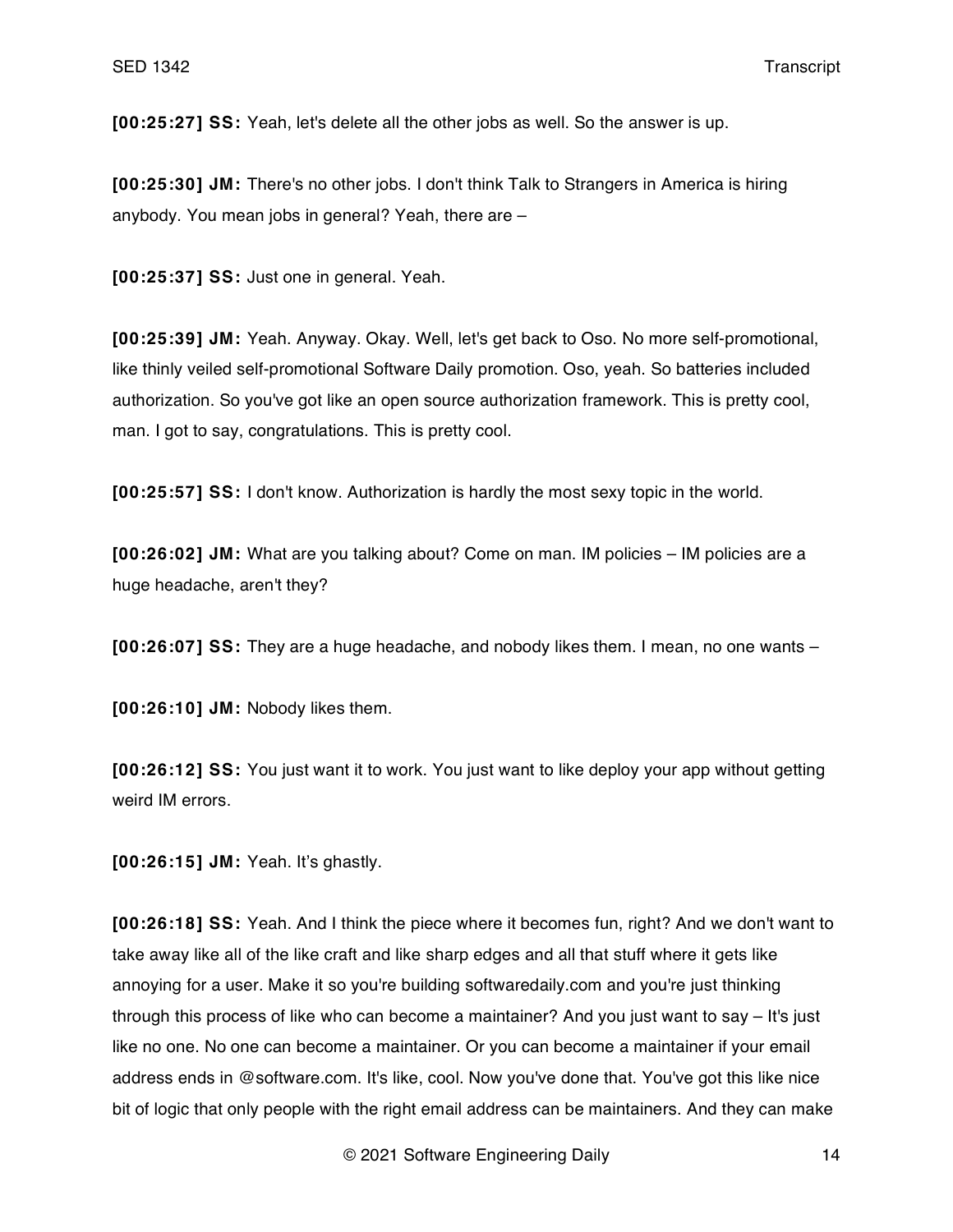themselves maintains with things. You can start saying – You can edit a post if a post belongs to a topic that you're a maintainer of. And like that piece of logic there, right? Which is it's using bits of the app, the topic and a post that belongs to a topic. You've probably got some like one to many database relationship where it's like stored in whatever, in your database, and you just to like navigate those relationships to see the posts. That is like two lines of code with Oso. It's like you just say, "Yeah, you can see this thing if you're a maintainer of the post that the –" You can see the thing if you're a maintainer of the topic or the post belongs to you. It's like two lines of codes. It's like that easy to kind of represent that.

And that does get fun, where you're just like thinking about kind of like, "Oh, how do I model this? Like how do I flow things through? Does it make sense for me to have like post roles? Like should someone be assigned as a reviewer of a post? Or should that just like flow from something else? And how do I want my users to interact with this and move through the website? Should I hide the – If I need to hide the pencil because someone's not able to edit the thing, then how does my frontend know that the backend is not going to let me edit this thing?" Doesn't look as fun. That's like just product design, product feature design, like thinking about how your app is going to work. And so we want to make that the piece that you focus on and like all the other stuff around — like trying to navigate the security world of acronyms. It's like RBAC, and ABAC, and PBAC, and MBAC and being like –

## **[00:28:15] JM:** Yeah. **[inaudible 00:28:16]**

**[00:28:17] SS:** No one wants to deal with that stuff and no one wants to like read newspapers on hierarchal roles. They just want to like think in like what's mapping to do? That bit is fun. That bit I do agree is fun.

**[00:28:28] JM:** You're like a child. How old are you? 28? 25?

**[00:28:32] SS:** I'm 32.

**[00:28:34] JM:** You're 32. Okay, you're like my age. Sorry. Oh, I see. Okay, you got a pure PhD in 2017. Okay, you graduated like the same year I did. Nevermind. Actually a little bit –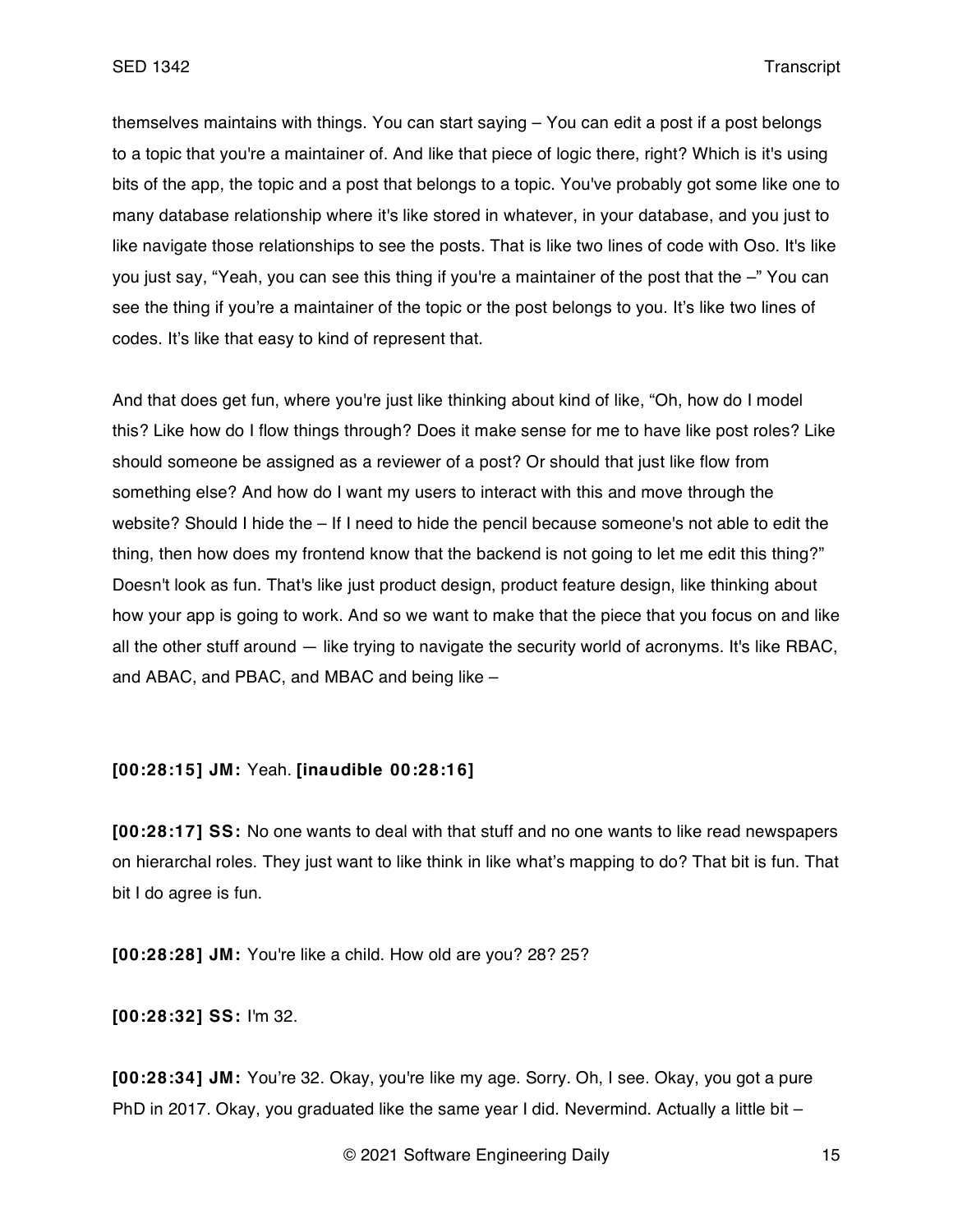Well, yeah. Same year I did. But I was a little bit slow. I spent like five years in undergrad, or six years maybe in undergrad.

**[00:28:49] SS:** I did some traveling in between. That was my –

**[00:28:52] JM:** Nice. So you got a PhD in cryptography. Let me ask you like naïve, like I'm a reporter for like some crappy magazine. Question, if you're so good at cryptography, why aren't you building cryptocurrencies?

**[00:29:04] SS:** It's funny, because yeah, I mean, I was doing my PhD like just as as Bitcoin and cryptocurrency was taking off. Like we went through my reading groups, all the blockchain papers and stuff. And obviously, I was like there's probably a forest for the trees thing going on where I like understood the technology. I was like, "Oh, that's really cool technology. But I don't understand it." No, you could use this thing. This isn't a real thing, right? Yeah, I mean, I think – I'm pretty sure like a laptop that I throw away many, many years ago here's some Bitcoins on it from back in the day where you could just click a button and get a Bitcoin. Let's not dwell on that too much.

Why am I not working on them now? I think there are some interesting problems. It's just not the path they went down in terms of the kinds of problems I care about solving. I think there're some really amazing ideas especially around –

**[00:29:51] JM:** It's a fake technology. It's not a real technology. It's a data structure. The blockchain is an interesting data structure, and everything around it is a fake technology. You know what's funny is everybody was saying it's blockchain, not Bitcoin. And then all the Bitcoin people were saying, "You're wrong. You can't have a blockchain without Bitcoin." And they're actually the wrong ones. The blockchain is the most interesting part of cryptocurrency.

**[00:30:15] SS:** I mean, I don't know, decentralized consensus-based software is I think is a super interesting –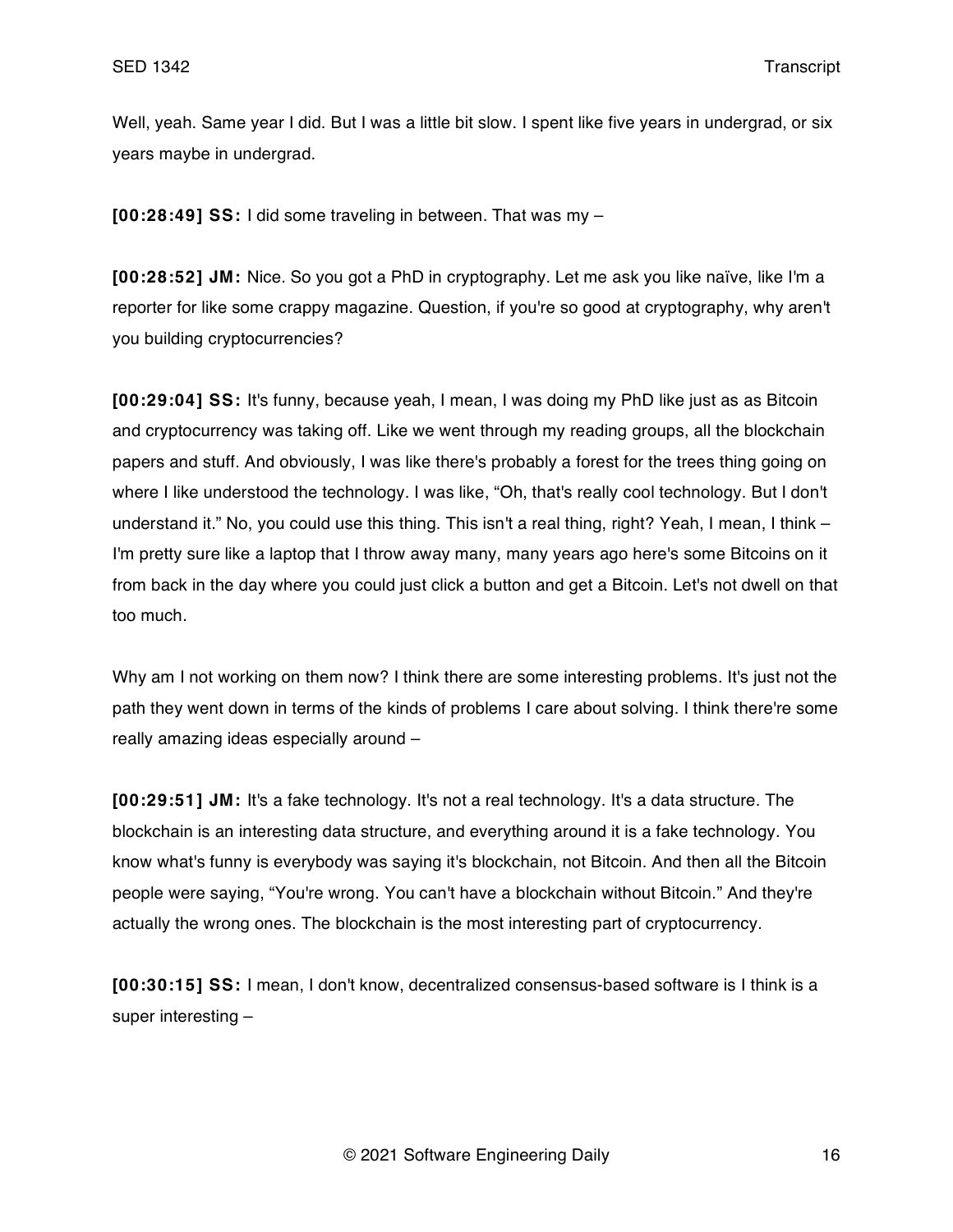**[00:30:20] JM:** But here's the thing. You can decentralize across cloud providers. Nobody's doing this. You don't need to decentralize across a bunch of random data centers in China, and Uzbekistan, and whatever. You don't need that. Just decentralize across cloud providers.

**[00:30:37] SS:** Yeah, I agree. One of the things I did work on during my PhD is this idea of like password hardening through like a third-party service. And the general idea was like it was using these like kind of cool cryptographic measures that meant that there's a key on the server, which is like the server that has the keys doesn't know the passwords you're sending them, because those are like properly blinded and hidden. And the server that manages the passwords doesn't know about the key. So those two things like entirely separate. And then you can even start doing like cool things like you'd have like multiple keys and distribute them across multiple servers, and things like that. And that does mean that you can like protect your data. So like your password database, your user's passwords. You can protect it by keys that are managed on a bunch of third-party servers across multiple cloud services.

And if any one of them gets compromised, you can rotate the key and keep going, and like that key is worthless. It's got really, really cool, strong security properties. And that was the kind of thing when I was on my PhD, I was like, "Wouldn't this be a cool thing to go and like build and help the world secure their passwords and things?"

And then I went and spoke to some companies, and they were like, "We should be encrypting our passwords? Or what's this hashing thing I've heard of?" I'm like, "Oh, you're not worried about like they act as compromising your password databases. You just want to make sure that like someone just downloads your entire Postgres database, then the password is not like completely revealed." It was just like very different like threat models.

And so there are some cool cryptography you can do, whether it's, yeah, key management split across multiple services, or it's like some, I don't know, blockchain-based decentralized algorithm thing. I mean, 99% of companies, that's not relevant to them. I mean, this is relevant for like governments and militaries and defense contractors and stuff like that, not, no offense, softwaredaily.com.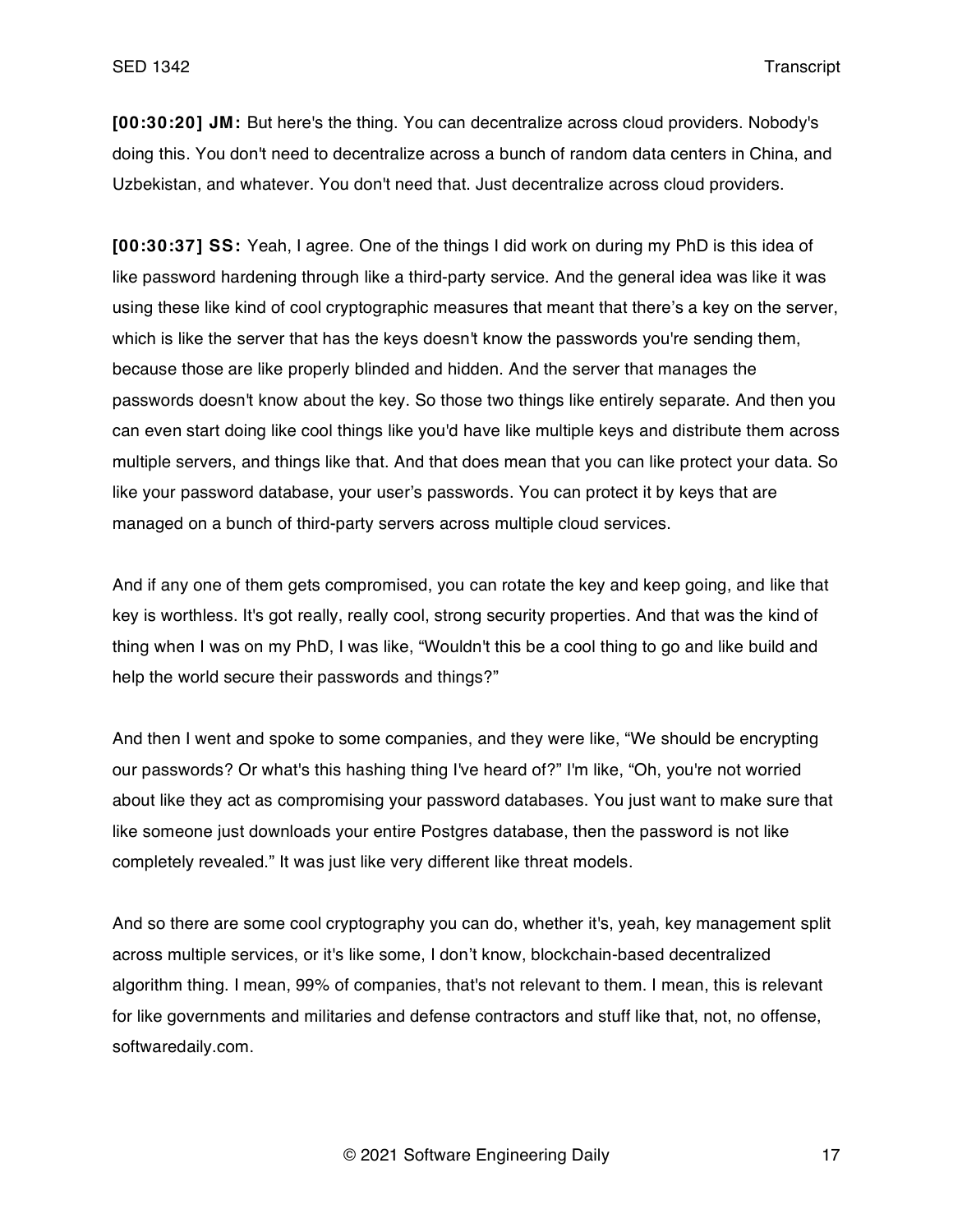So, I don't know, I just saw there's kind of an opportunity to make security better for the vast, vast, vast majority of people where it's just simple things like protecting access to data on the like web servers and not worrying about like state actors and all this like fancy cryptographic stuff, but it's just like just kind of making the stuff that is already solved like easier to use.

**[00:32:59] JM:** But seriously, though, think about the blockchain as a data structure across cloud providers, DigitalOcean, AWS, Google Cloud, Azure, name 50 other cloud providers across the world. There're ton of cloud providers that nobody's heard of, Equinix, whatever. You've got a blockchain across all of them. You just synchronize the data. You've got a great blockchain. You've got great shared infrastructure. Because here's the thing about blockchains, it's a shared finely-grained permission database. That's what a blockchain is. You don't need to use it for currency. You can, but you don't need to.

**[00:33:38] SS:** Sure. Yep.

**[00:33:41] JM:** Isn't that an interesting application platform? You can do anything with it. Everybody's excited about smart contracts. What? Just make programs on top of a blockchain.

**[00:33:54] SS:** I mean, there are a lot of people who are doing one of like DAPs, decentralized apps. Like that is –

**[00:33:57] JM:** Yeah. It's like, "Dude, I'm doing a decentralized app. It's called Software Daily." It's on three different Heroku servers, I think, right? Or at least one. It has some sort of redundancy. Like what is this fraudulent industry?

**[00:34:12] SS:** That's an entirely separate thing, right? The merits of the technology is kind of separate. I don't know if I'm allowed to say this, but it's as a bastardized version of the technology, right?

**[00:34:25] JM:** It's distributed systems **[inaudible 00:34:27]**, or distributed systems – I don't even know what to say about it. It's like take Leslie Lamport and introduce his worst nightmare.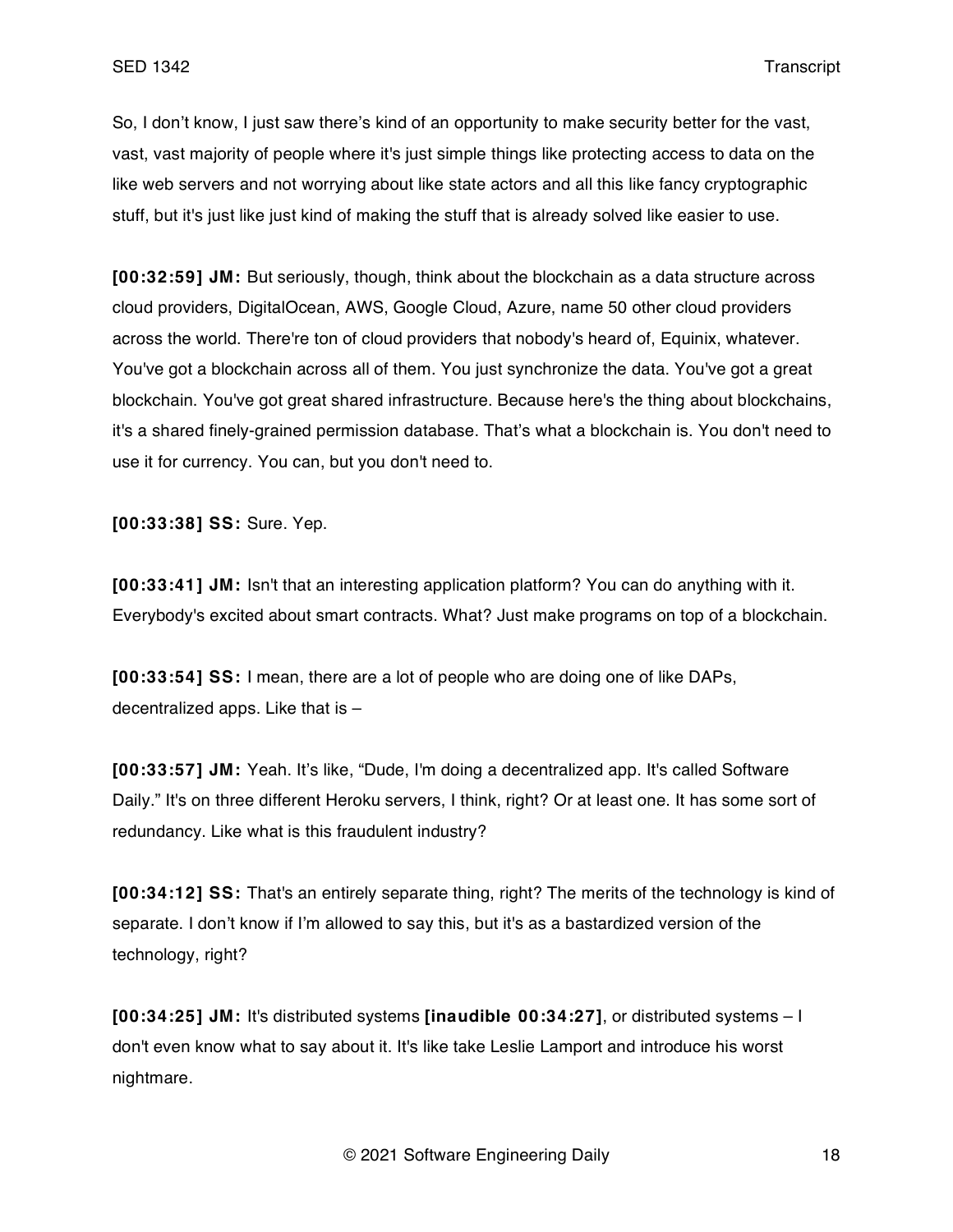**[00:34:36] SS:** It's been co-opted by more than just like the technology now. The speculation on cryptocurrency isn't so much around the technology anymore. I think there is a lot of people who do deeply care about technology and the things that can do, but that's not why it's become this like speculative investment pool with no safeguards. There's kind of like two trends going on here. There are people who genuinely care about technology and interested in building interesting stuff that has good privacy guarantees, for example. There are banks who are like building consensus things as like a bank to bank thing. And it's in that kind of model you just described, right? Where instead of cloud service providers, it's just like banks doing consensus in a more modern way as they're just like sending each other ledger on paper or whatever. There are people who do care about technology. And then there is like cryptocurrency, which is just become this vehicle for people. I don't know. It's just an entirely unregulated, speculative investment thing that anybody can partake in and very dangerous and damaging to the environment.

**[00:35:42] JM:** Hold on. The damaging to the environment thing is almost as dumb as the industry itself. The argument that this is damaging to the environment it's the dumbest thing I've ever heard. Why is that a good argument? Like are data centers bad for the environment?

**[00:35:56] SS:** Well, I mean, it's like yeah. I mean, but it's a utility question. What are they being used for?

**[00:36:02] JM:** All kinds of things.

**[00:36:04] SS:** I mean, do you think cryptocurrencies have been used for all kinds of things? Or are they being used for –

**[00:36:09] JM:** Well, I mean, cryptocurrencies are hilarious because they're mostly being used to defraud cryptocurrency investors.

**[00:36:14] SS:** Right. I guess is your point that like why care about the environmental aspect if it's already a terrible damaging thing?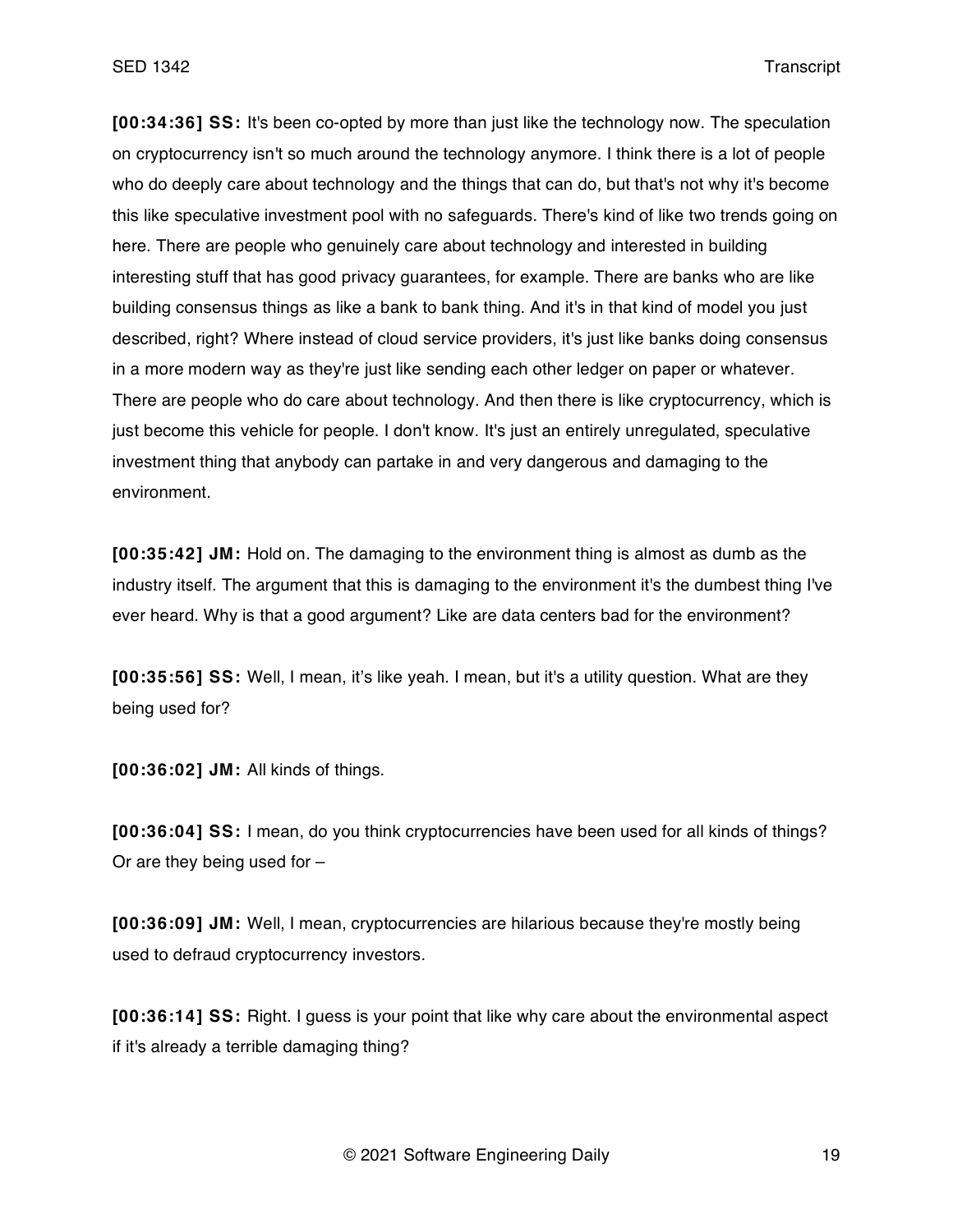**[00:36:22] JM:** It's like lots of things are damaging to the environment, right? Like Coca-Cola. Doesn't Coca-Cola like pour toxic sludge into rivers? Aren't there like places in Africa where just like big corporations like Nestle – Doesn't Nestle pump toxic sludge into like random African communities and cause birth defects everywhere? I mean, is this anything new?

**[00:36:46] SS:** I think the thing is – Right. If you're going to split blockchain cryptocurrencies into those two things, like the legit technical usage and the like cryptocurrency as a way of defrauding investors, if you're going to split it into those two things, then even the technical stuff becomes a little bit wilier on whether it's like good because of the environmental impacts. It's like the scale that – The number of like legitimate transactions that Bitcoin can handle to process like online transactions, it uses like ridiculous amount of electricity compared to like the equivalent that like the visa network can support. And so I think it's a reasonable point to say why maybe the technology is not as great as people think it is. I think it's relevant in that domain. But if you're talking about just like purely like is cryptocurrency a good thing or not? And ignoring the technology piece and just the speculative market piece of it, then it probably doesn't factor in as much, right?

**[00:37:44] JM:** What's the hardest technical problem you're working on right now?

**[00:37:48] SS:** We have to like very hard problems that we solve at this company. One is very much product-focused, like how do we make like authorization concept simpler for developers? And that's purely like UX design, that kind of stuff. That's one was hard. But in terms of like the technical challenge, so we haven't really got much into it. But the way that the Oso product is built, it's available as a library for like multiple different languages like Python, Ruby, Java, Node, a bunch of languages. And it does that by having this like embedded policy language built in Rust. Alright? So when you express authorization in the policy language, there's this like common implementation, the kind of nuts and bolts of it under the hood. It's all being done by its common component. That piece is really, really fun to build.

In particular, though, we have this concept, this feature called data filtering. And the idea is instead of just saying, "Can this user access this thing?" You're able to say, "What are all the posts this user can view?" And the answer to that might be posts where the user is a maintainer of the topic it belongs to, and posts where the user was around who wrote the post. All these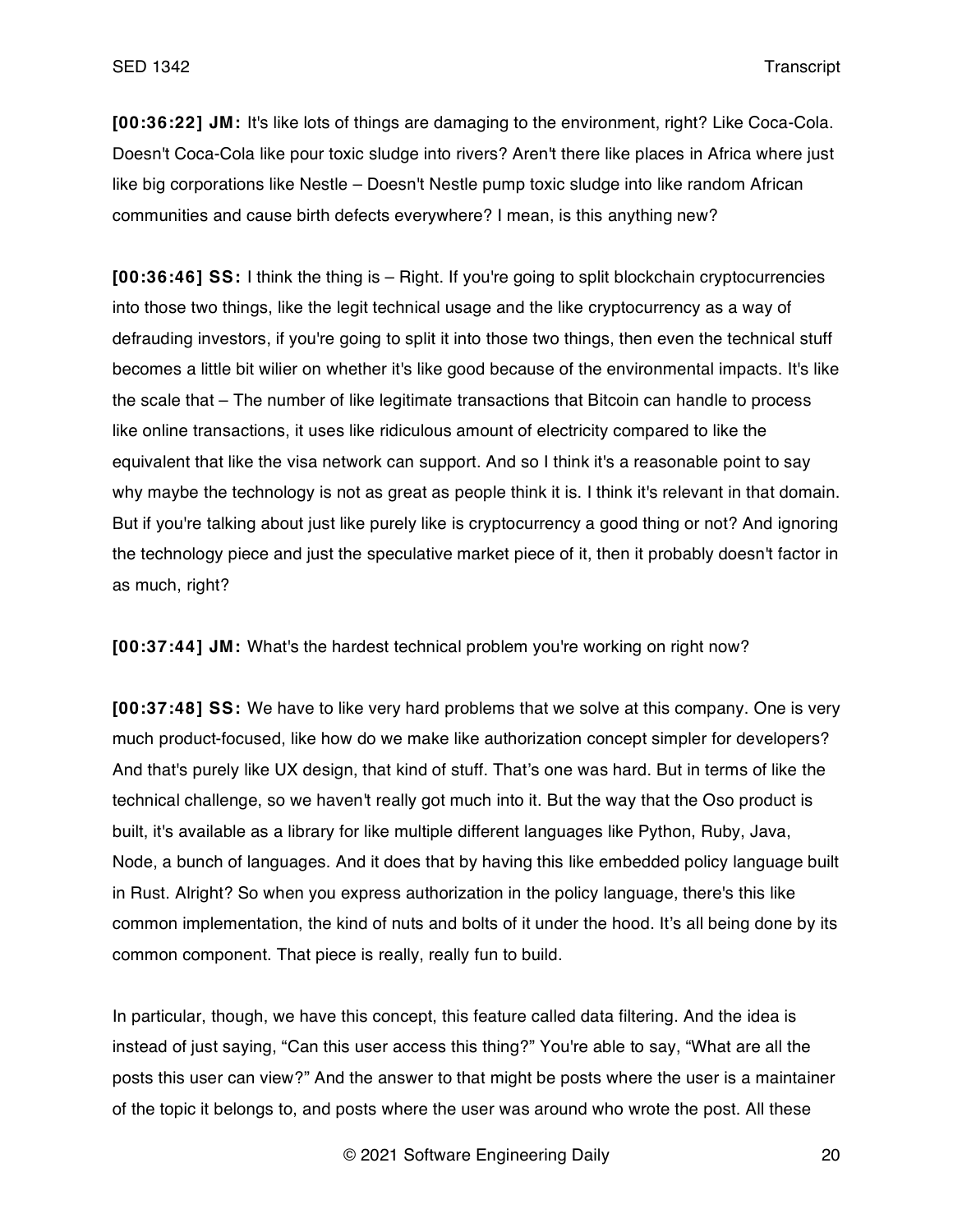different things that potentially can be used aside who can see a thing. So we're basically changing the language from here to just say yes-no things to be able to return like here are the things that need to be true, or our users have access. And returning those is what we call like constraints, right? And there's like a data representation for that that says posts where kind of like SQL, right? Like posts where post. created by equals users or ID, things like that.

We supported this for a while in Python with like a direct RM integration with Python. We're currently making that functionality like available that anybody who's it from any app by kind of like implementing this pretty simple interface. And that piece of technology is kind of mind blowing that you can write your authorization policy to say who can do what in your app? It can both answer like can I edit this post? Yes or no? It can also say what are all the posts I can read and return this like – And do it in a way where it's integrated with your existing application data. So these like constraints, they will get applied like inside your database as a result of like fetching the data. And it just sort of it makes this like beautiful boundary between authorization logic and the app data where your policy really does just represent the logic who can do on my app. Everything to do with the application day, like how do I fetch this piece of data? Like how posts and topics, like how are they related, stays in your app. Doesn't require you like refactoring anything. The functionality that provides is kind of mind blowing. And kind of bringing things full circle, that's like one of the features that like Zanzibar provides that I think no one really figured out how you can make that work without removing all your data into different service. We put that work in, and it's kind of mind blowing.

**[00:40:40] JM:** Okay. Well, we got five minutes, you're a pretty interesting guy. We should definitely do another show if you're down. If you're ever in the Bay Area, we'd love to hang out. Can I just ask, why aren't companies default open source? It's such a mistake, right? This company should just be default open source, right? Or if you don't have a plan around open source, you're probably making a mistake.

**[00:41:00] SS:** I actually don't agree. Personally, I love open source and believe in open source. And like all that goodness, I think especially for like security cryptography, like if we could have many eyes on a piece of security software and make sure it's harder to make sure it's been like analyzed and scrutinized by the community and great to have projects that people